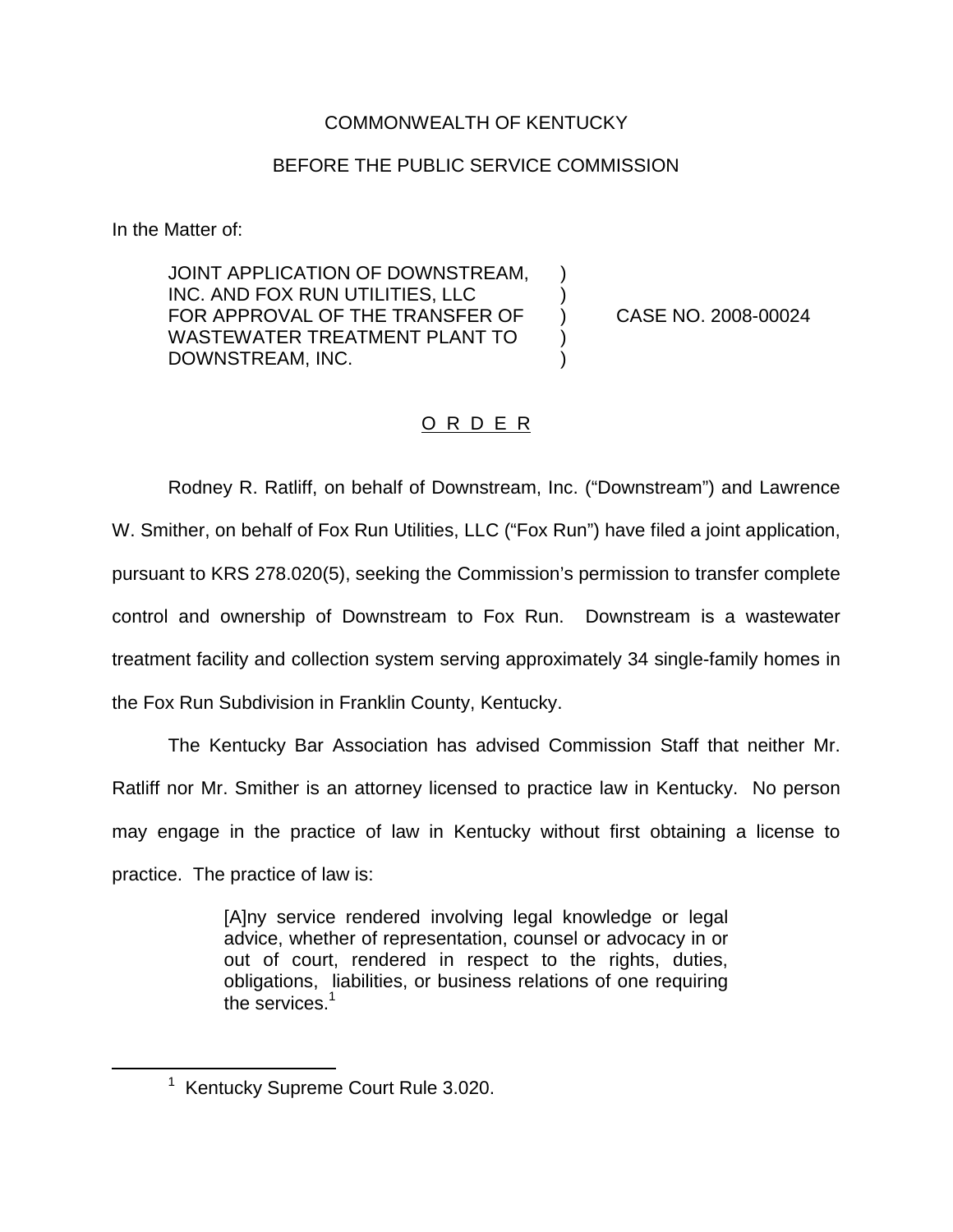It includes, as Kentucky's highest court held in Kentucky State Bar Association v. Henry Vogt Machine Co., 416 S.W.2d 727 (Ky. 1967), the representation of a corporation before a state administrative agency. $2$ 

As to its own proceedings, this Commission has adopted a similar position and has required that those representing the interests of others before us be licensed attorneys. In a previous case, the Commission ordered that:

> [A]ny attorney who is not licensed to practice in the State of Kentucky and who seeks to represent a client or employer before this Commission must engage a member of the Kentucky Bar Association. It logically follows that if an unlicensed attorney may not represent a client before this Commission, neither may a layman. $3$

Based on the above, the Commission finds that the joint application fails to

comply with Kentucky law and should not be accepted for filing. The Commission

further finds that the joint applicants should be afforded the opportunity to file an

amended joint application signed by an attorney licensed to practice law in Kentucky.

## IT IS THEREFORE ORDERED that:

1. The joint application is rejected for filing.

 $2$  While we find no authority regarding the representation of a limited liability company before an administrative agency, there is a large body of case law that holds that representation of a limited liability company constitutes the practice of law. See Winzer v. EHCA Dunwoody, LLC, 627 S.E.2d 426 (Ga.App. 2006); Gilley v. Shoffner, 345 F.Supp.2d 563 (M.D.N.C. 2004); Sharp v. Bivona, 304 F.Supp.2d 357 (E.D.N.Y. 2004); Kipp v. Royal & Sun Alliance, 209 F.Supp.2d 962 (E.D.Wisc. 2002).

 $3$  Administrative Case No. 249, Practice Before the Commission by Attorneys Non-Licensed in the Commonwealth of Kentucky (Ky. PSC June 15, 1981) at 2.